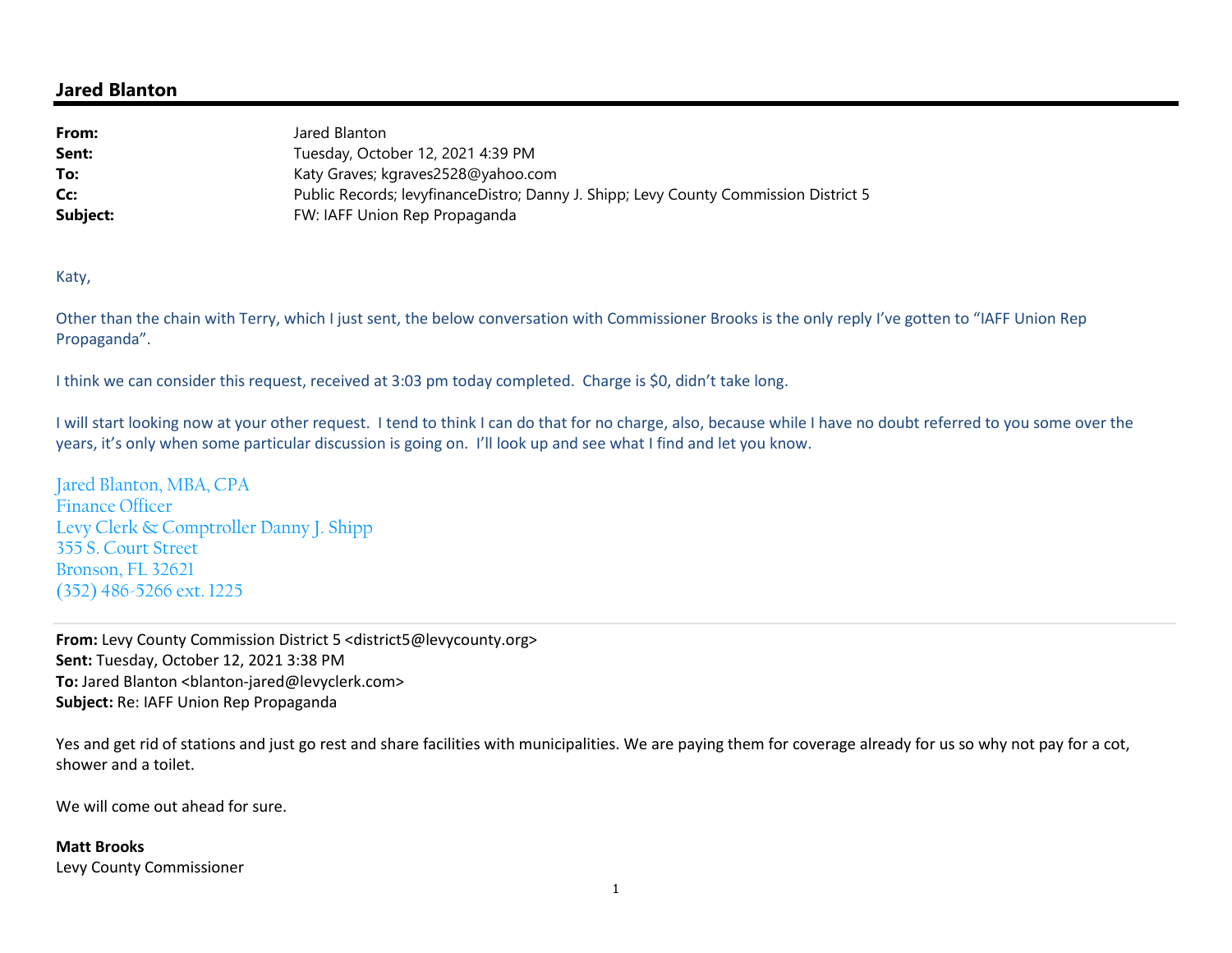District 5 P.O. Box 310 Bronson, Fl 32621 district5@levycounty.org352-529-7734

On Oct 12, 2021, at 3:16 PM, Jared Blanton <br/>blanton-jared@levyclerk.com> wrote:

Gives you a lot more flexibility to target hours purchased to service needs and stagger/fluctuate number of trucks (and therefore hours) based on call loads.

With 24's you have no flexibility – 24 only divides by 24 one time. You're forced to have a static number on the road, regardless of need. Actually, they're not on the road so much as parked or at a convenience store. Put them on shorter shifts they can stay in their trucks.

Jared Blanton, MBA, CPAFinance Officer Levy Clerk & Comptroller Danny J. Shipp355 S. Court Street Bronson, FL 32621(352) 486-5266 ext. 1225

**From:** Levy County Commission District 5 <district5@levycounty.org> **Sent:** Tuesday, October 12, 2021 2:41 PM To: Jared Blanton <br />blanton-jared@levyclerk.com> **Subject:** Re: IAFF Union Rep Propaganda

Yes sir. I spoke to John MacDonald about 12/24 shifts.

Good insight. We need to see what that looks like.

**Matt Brooks** Levy County Commissioner District 5 P.O. Box 310 Bronson, Fl 32621 district5@levycounty.org352-529-7734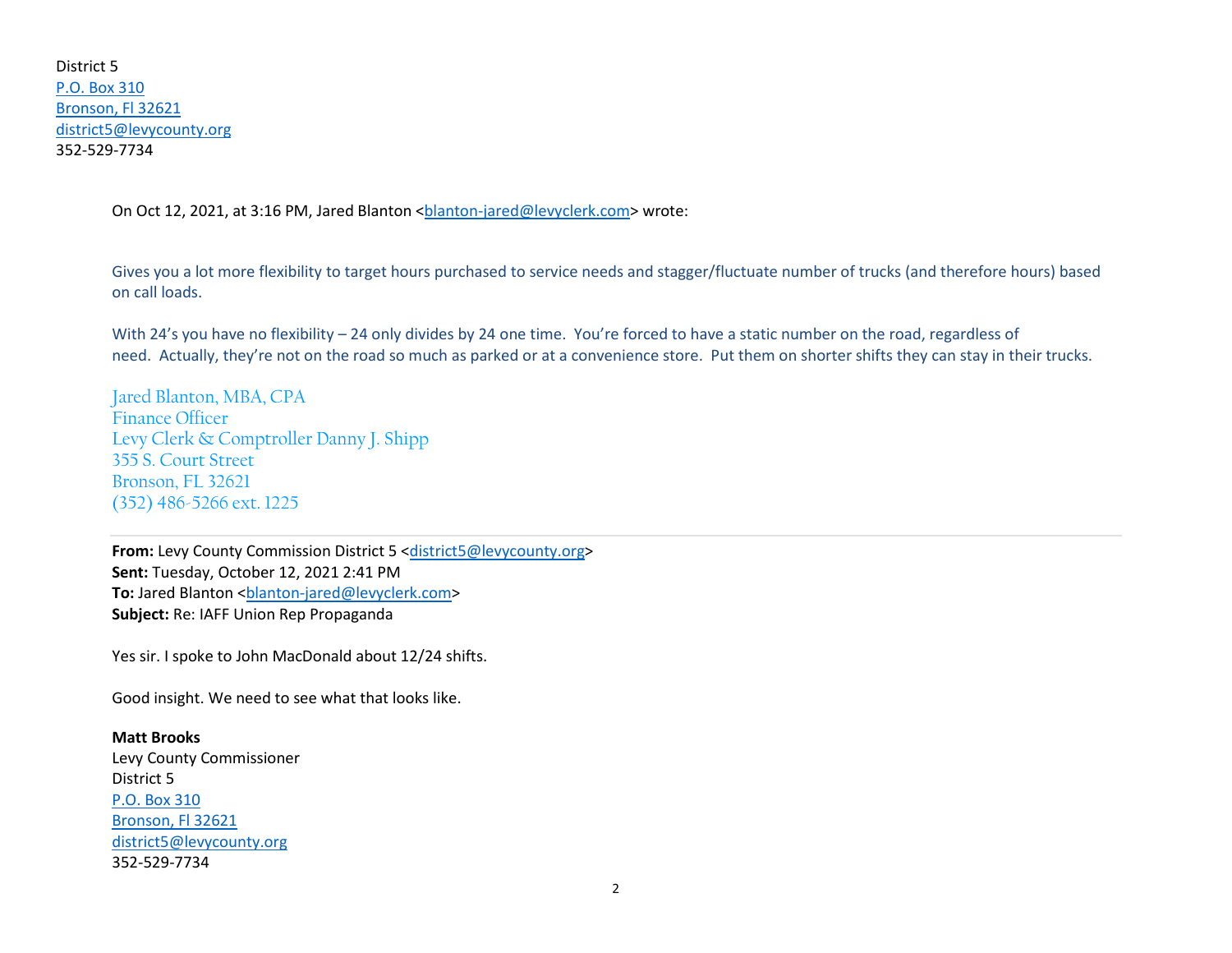On Oct 12, 2021, at 8:49 AM, Jared Blanton <blanton-jared@levyclerk.com> wrote:

I just received the Sheriff Data, we're waiting to see if the Tax Collector is going to cooperate before we build our data models for projecting minimum wage impacts, and I'd like to do this all together. Plus, I'm trying to get on vacation soon. So, I'll have much more to say later, and better models, but here are some quick hits:

- Katy Graves made \$68,118 in the fiscal year just ended.
- That's more than all but 10 employees of the Sheriff, and excepting the Undersheriff, his Chief of Staff, and a Nurse, she's really close to the few employees 7-10 (they make \$70k-\$80k).
- • Despite the "shortage of healthcare workers", the **SHERIFF'S NURSE MAKES LESS THAN 5 (FIVE) of your Paramedics (this includes the Nurse's OT).** FOUR (4) more of them are within \$5K of the Sheriff's Nurse. Don't tell me it's about healthcare workers. OUR DISTORTION HERE IS NOT ENTIRELY MACROECONOMIC, SOME IS DEFINITELY VERY UNIQUE TO US AND SELF-INFLICTED. When we say it's all about healthcare workers it's not honest.
- $\bullet$  Katy made \$20K MORE than an experienced leading Drug Task Force Deputy I happen to know who is in mortal danger many times a month. He made \$48K to have Meth Heads point guns at him. Let that sink in.
- •Katy made more than every department head you have except the Attorney, Wilbur, Mitch, and David Meyer. That's it.
- Katy is not even in the Top 13 Paramedics, despite making more than all these folks.
- • She is not going to make 68K+15K= \$83K in Citrus. Not unless she chooses to turn over a new leaf and actually have to work on people. She won't be afforded so much OT at a station with few calls.
- • Wage adjustment is needed. BUT NOT WITHOUT OPERATIONAL AND SCHEDULE RESTRUCTURE to REAPPORTION THE HOURS WHERE THEY ARE NEEDED. Dramatic change of the shift, the lifestyle, etc.

Jared Blanton, MBA, CPAFinance Officer Levy Clerk & Comptroller Danny J. Shipp355 S. Court StreetBronson, FL 32621